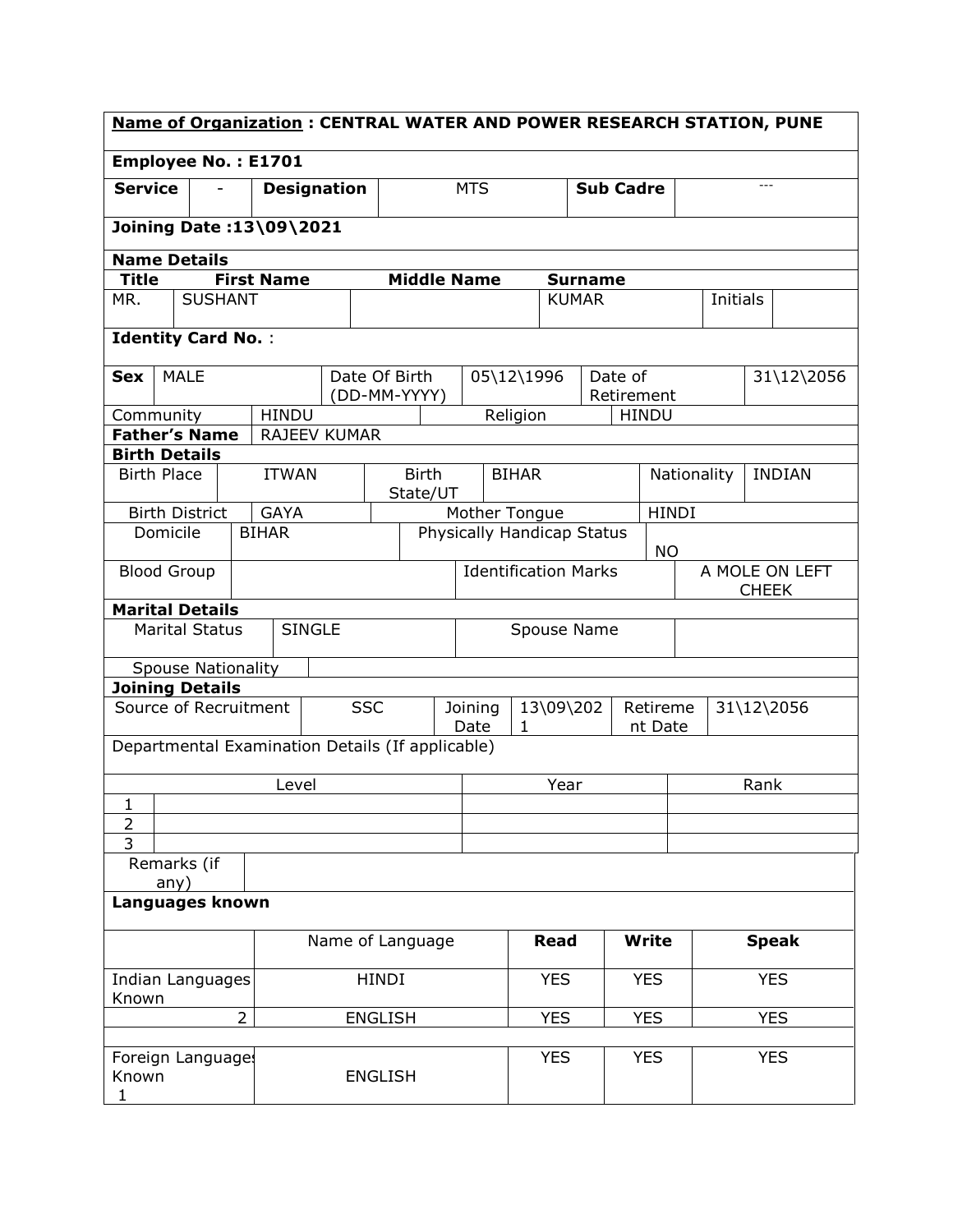## Details of deputation (if applicable)

| Name of the Office | Post held at that<br>time in parent office | Name of post<br>(selected for<br>deputation | Period of deputation |      |  |
|--------------------|--------------------------------------------|---------------------------------------------|----------------------|------|--|
|                    |                                            |                                             | Since                | From |  |
|                    |                                            |                                             |                      |      |  |

## Details of Foreign Visit

| SI.<br>No. | Place of Visit | Date of<br>visit | Post held at<br>that time | Whether it<br>is a<br>personal or<br>official visit | Details of visit |
|------------|----------------|------------------|---------------------------|-----------------------------------------------------|------------------|
|            |                |                  |                           |                                                     |                  |

## Transfer/Posting Detail (if applicable)

| Place | Period of posting |      |  |  |  |  |  |
|-------|-------------------|------|--|--|--|--|--|
|       | Since             | From |  |  |  |  |  |
|       |                   |      |  |  |  |  |  |
|       |                   |      |  |  |  |  |  |
|       |                   |      |  |  |  |  |  |
|       |                   |      |  |  |  |  |  |

| Qualification (Use extra photocopy sheets for multi qualifications, experience, training, awards details) |              |                   |                         |  |               |                  |                  |  |  |  |
|-----------------------------------------------------------------------------------------------------------|--------------|-------------------|-------------------------|--|---------------|------------------|------------------|--|--|--|
| Qualification                                                                                             |              |                   | Discipline              |  |               | Specialization 1 |                  |  |  |  |
| B.SC                                                                                                      |              | <b>PHYSICS</b>    |                         |  |               |                  |                  |  |  |  |
| Year                                                                                                      |              | <b>Division</b>   |                         |  | CGPA/ % Marks |                  | Specialization 2 |  |  |  |
| 2016                                                                                                      |              | 1ST               |                         |  | 64            |                  |                  |  |  |  |
| Institution                                                                                               |              | University        |                         |  | Place         |                  | Country          |  |  |  |
| S U EVENING COLLEGE                                                                                       |              | <b>MAGADH</b>     |                         |  | <b>GAYA</b>   |                  | <b>INDIA</b>     |  |  |  |
| <b>GAYA</b>                                                                                               |              | <b>UNIVERSITY</b> |                         |  |               |                  |                  |  |  |  |
| <b>Experience</b>                                                                                         |              |                   |                         |  |               |                  |                  |  |  |  |
| Type of Posting                                                                                           |              |                   | Level                   |  |               |                  |                  |  |  |  |
| <b>MTS</b>                                                                                                |              |                   | $L-1$                   |  |               |                  |                  |  |  |  |
| Designation                                                                                               |              |                   | <b>Present Position</b> |  |               |                  |                  |  |  |  |
| <b>MTS</b>                                                                                                |              |                   | <b>MTS</b>              |  |               |                  |                  |  |  |  |
| Ministry                                                                                                  | Department   |                   |                         |  |               |                  |                  |  |  |  |
| <b>MOWR</b>                                                                                               | <b>CWPRS</b> |                   |                         |  |               |                  |                  |  |  |  |
| Office                                                                                                    | Place        |                   |                         |  |               |                  |                  |  |  |  |